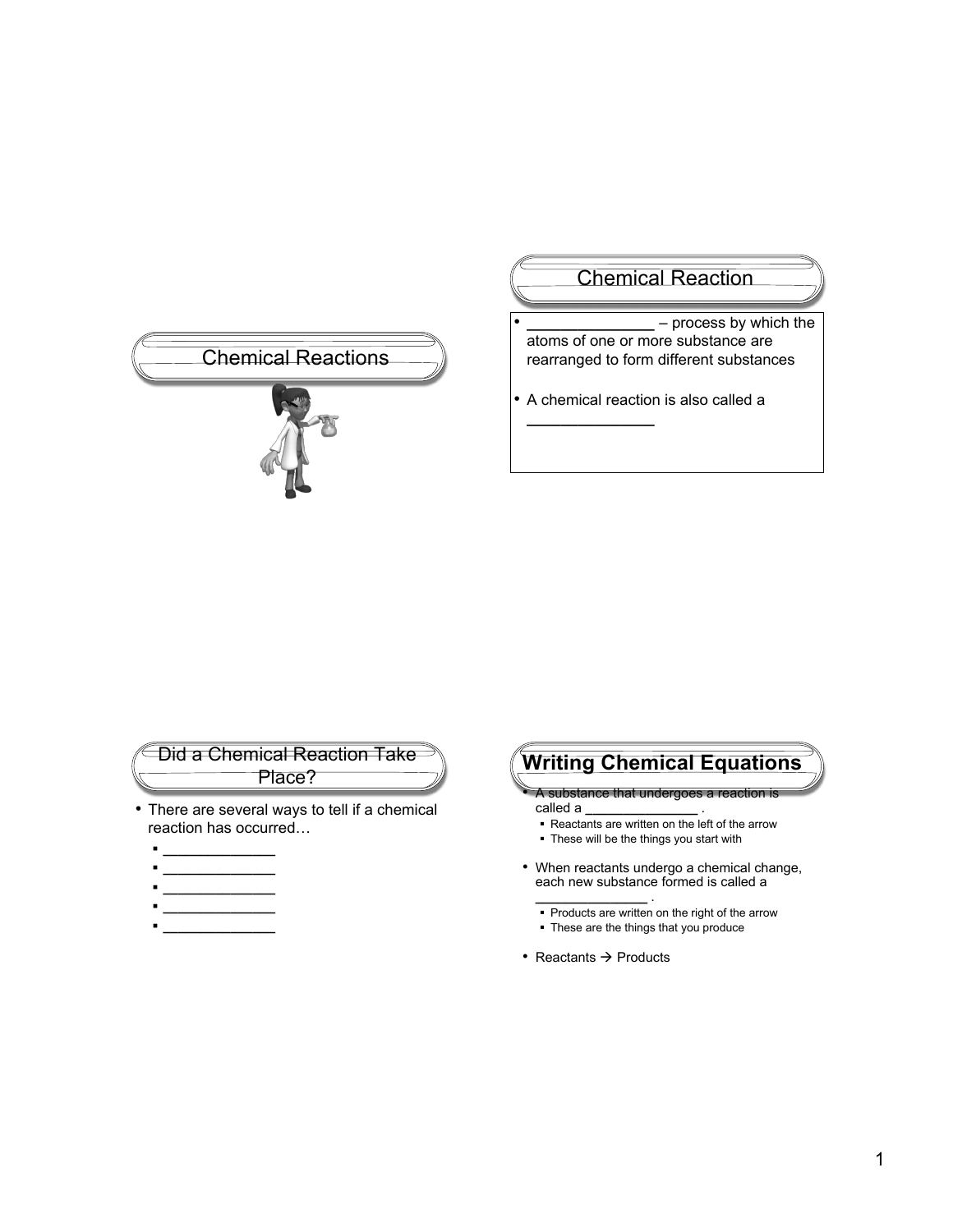- **\_\_\_\_\_\_\_\_\_\_\_\_\_\_\_** starting chemicals
- **\_\_\_\_\_\_\_\_\_\_\_\_\_\_\_** substances that are formed
- + separates substances (usually read as "and")
- $\bullet$   $\rightarrow$  separates reactants from products (usually read as gives, produces, or yields)
- **Reactant 1 + Reactant 2 Product 1 + Product 2**

# **Writing Chemical Equations Writing Chemical Equations**

- (s) **\_\_\_\_\_\_\_\_\_\_\_\_\_\_\_**
- (l) **\_\_\_\_\_\_\_\_\_\_\_\_\_\_\_**
- (g) **\_\_\_\_\_\_\_\_\_\_\_\_\_\_\_**
- $(aq)$   $\qquad \qquad$

# **Word Equations**

- The simplest way to represent a reaction is by using words to describe all the reactants and products, with an arrow placed between them to represent change.
- Like:

Solid iron and chlorine gas react to produce solid iron (III) chloride

## **Skeleton Equations**

• Word equations can be converted into skeleton equations by substituting chemical formulas for the names of compounds and elements.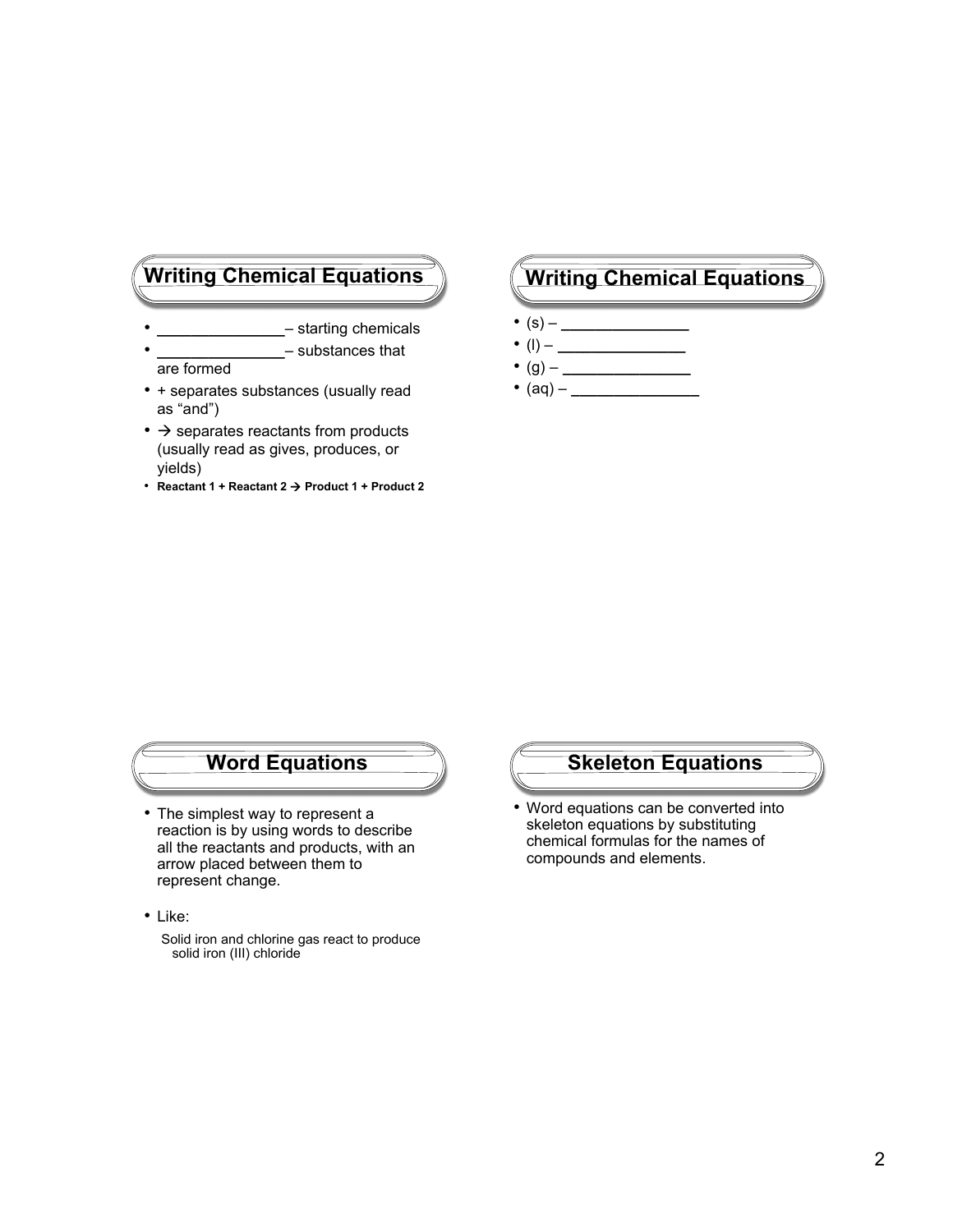- In order to write equations you MUST remember your diatomic elements…
- Br I N Cl H O F

# **Skeleton Equations Skeleton Equations**

- Try the word equation we just looked at
- Solid iron and chlorine gas react to produce solid iron (III) chloride

# Try this example…

• Write the skeleton equation for solid magnesium reacting with oxygen gas to give solid magnesium oxide



• Write the skeleton equation for solid carbon reacting with solid sulfur to produce liquid carbon disulfide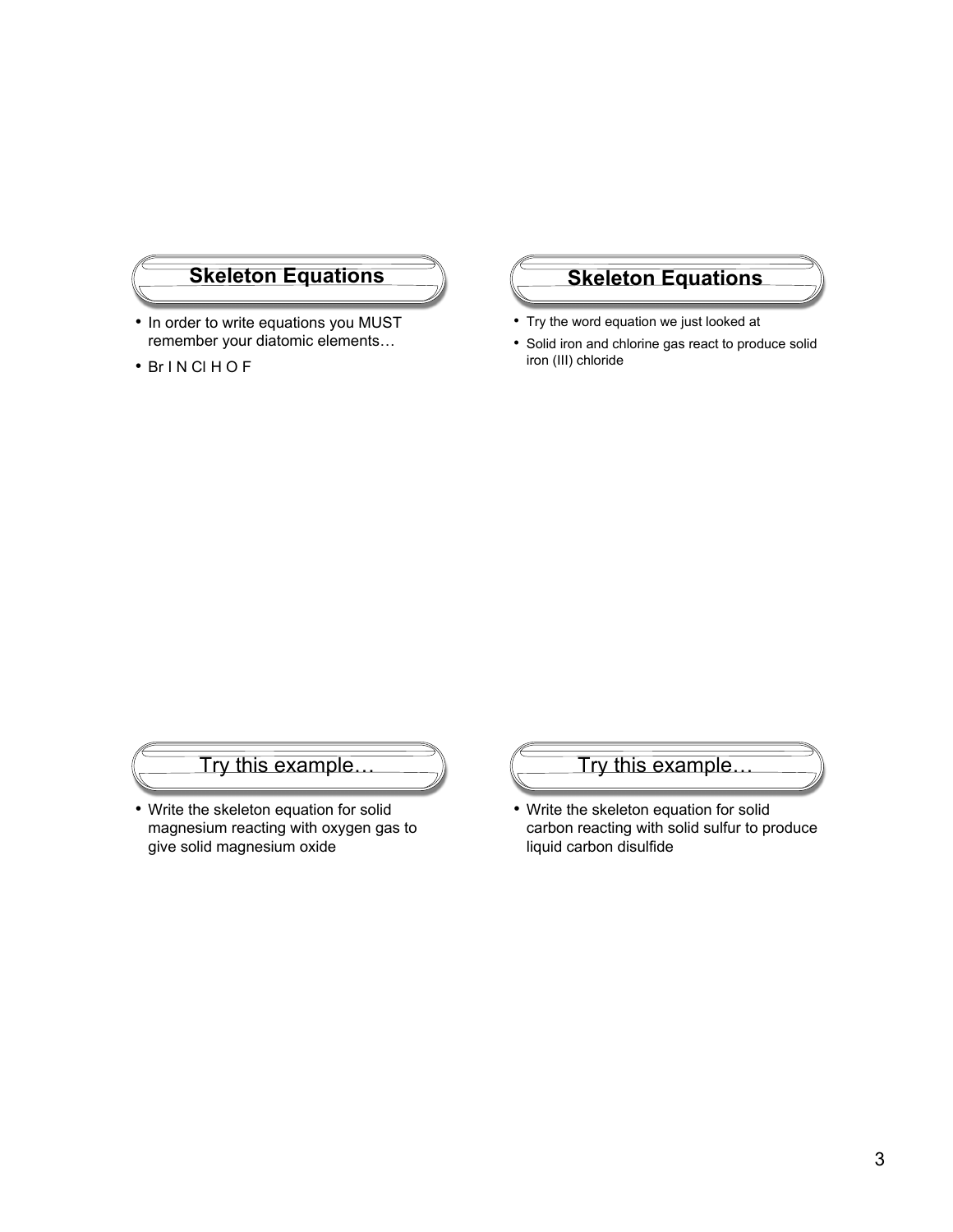#### Try this example

• Write the skeleton equation for solid calcium reacting with chlorine gas to produce solid calcium chloride

## Skeleton Equation vs. Chemical **Equation**

- In a chemical equation the Law of conservation of matter MUST be observed!
- This means the # of atoms of reactants = the # of atoms of products
- What you start with has to equal what you end with

# Balancing Chemical Equations

• For a chemical equation to accurately represent a reaction, the same number of each kind of atom must be on the left side of the arrow as are on the right side.

# Steps for Balancing Chemical **Equations**

- 1. Write the **\_\_\_\_\_\_\_\_\_\_\_\_\_\_\_** for the reaction
- 2. Count the number of atoms of each element of the **\_\_\_\_\_\_\_\_\_\_\_\_\_\_\_**
- 3. Count the number of atoms of each element of the
- **\_\_\_\_\_\_\_\_\_\_\_\_\_\_\_** 4. Add / Change the **\_\_\_\_\_\_\_\_\_\_\_\_\_\_\_** to make the numbers of each element equal
- 5. YOU CAN NEVER CHANGE A **\_\_\_\_\_\_\_\_\_\_\_\_\_\_\_** !
- 6. Write the coefficients in the lowest possible ratio
- 7. Check your work